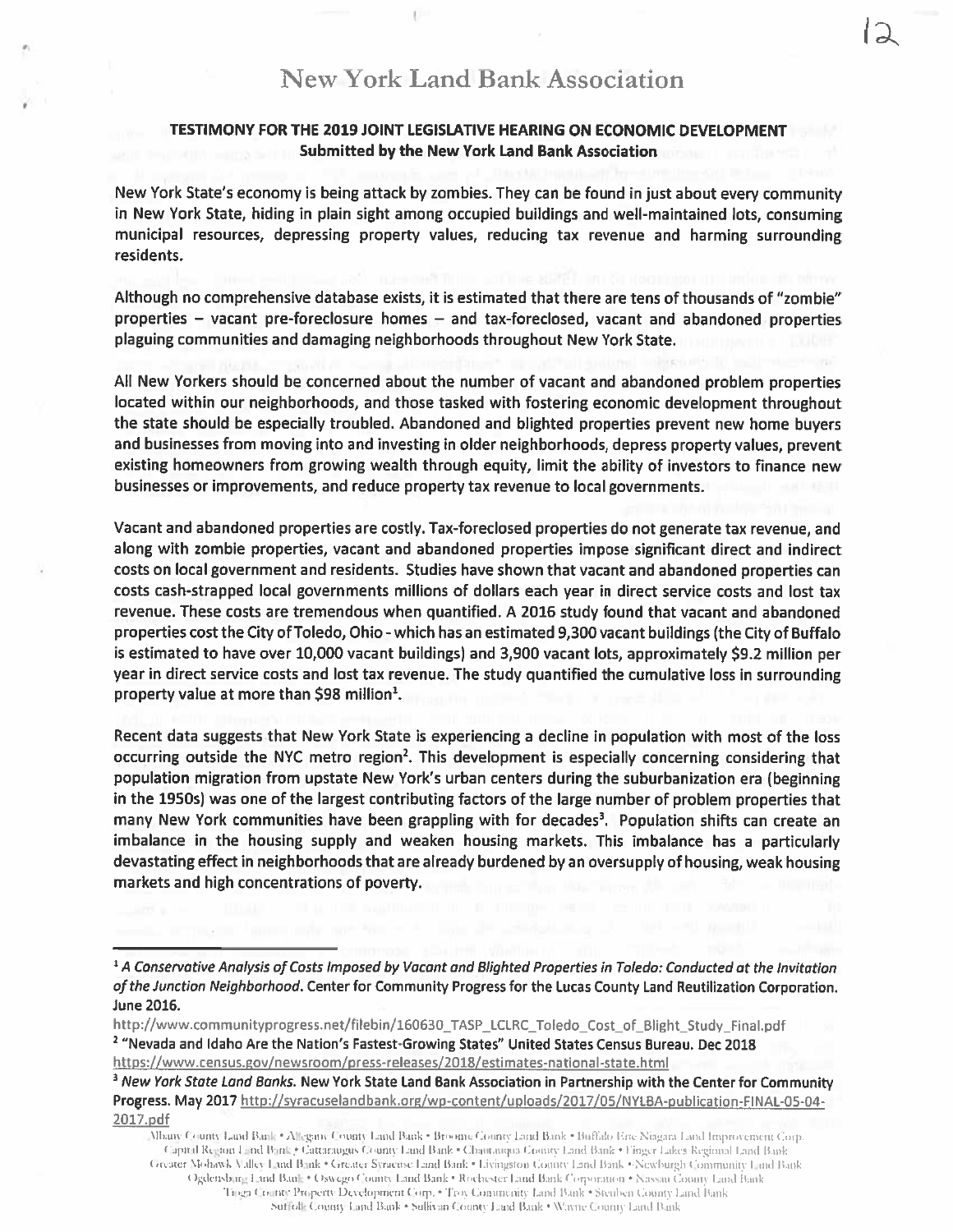## New York Land Bank Association

More than <sup>a</sup> decade after the <sup>2008</sup> mortgage foreclosure crisis, many of our communities are still reeling from the effects. Economic recovery has been incredibly unbalanced throughout the state. Although New York City was at the epicenter of the financial crisis, by most measures, NYC's economy has largely — if not completely — recovered from the <sup>2008</sup> crisis. However, upstate New York's economic recovery has been among the weakest of any region in the United States and parts of upstate have ye<sup>t</sup> to recover from the recession at all<sup>4</sup>.

While the suburban migration of the 1950s and the <sup>2008</sup> financial crisis devastated entire neighbors and exacerbated inequality in communities throughout New York State, much of the trajectory for New York's economically distressed neighbors was largely set in the 1930s, when the Home Owners' Loan Corporation (HOLC) - <sup>a</sup> government-sponsored corporation created as par<sup>t</sup> of the New Deal — created maps of major American cities discouraging lending institutions from providing residents living in certain neighborhoods access to capital investment which could improve their housing and economic opportunity. This practice — known as "red lining" — targeted communities of color and certain ethnic groups and created <sup>a</sup> legacy of economic and racial segregation in many of New York's communities, including Albany, Buffalo and Rochester. Today, nearly <sup>90</sup> years later, communities of color in many neighborhoods throughout the state are still struggling with the devastating effects of this inequitable practice. <sup>A</sup> recent analysis found that the disparity between white and black homeownership rates in cities like Albany and Buffalo are among the widest in the nation<sup>5</sup>.

It's no secret that New York City serves as our state's economic engine. However, the tremendous number of vacant and abandoned zombie properties located throughout the state are severely limiting New York's economic gas mileage. Ultimately, the overall economic health of any municipality or region is limited by its weakest neighborhood, and even the most substantial economic development investments and innovative programs can be undermined by economically distressed neighbors.

And while vacant and abandoned properties may be more prevalent on <sup>a</sup> per capita basis in upstate New York, every par<sup>t</sup> of the state is wrestling with problem properties. Even areas with strong housing markets are not immune to the proliferation of vacant and abandoned properties and their harmful effect. In <sup>2017</sup> New York City — <sup>a</sup> city with one of the strongest housing markets in the United States -created <sup>a</sup> dedicated Zombie Home Unit to address problematic zombie properties. Suffolk and Nassau Counties have been reported as having among the highest number of pre-foreclosure homes in the United State last year<sup>6</sup>.

As our elected officials continue to struggle with the complexities of addressing choking traffic congestion and <sup>a</sup> decaying transit system in NYC, <sup>a</sup> similar large-scale crisis has emerge<sup>d</sup> throughout the rest of the state in the form of vacant and abandoned properties. The contributing factors of both crises are nearly identical: decades of neglect, inequitable policies and disinvestment have resulted in the decay and failure of <sup>a</sup> critical network that serves <sup>a</sup> large segmen<sup>t</sup> of our population. Much like <sup>a</sup> shutdown of <sup>a</sup> major highway or subway line, failure to comprehensively address vacant and abandoned properties causes significant economic damage, disproportionally impacts economically distressed neighborhoods, communities of color and underserved populations, reduces real estate values and <sup>p</sup>laces <sup>a</sup> tremendous

NY'S Uneven Economic Recovery: <sup>A</sup> Continuing Tale of Two States. Empire Center. October <sup>2018</sup> https://www.empirecenter.org/publications/new-york-uneven-economic-recovery/

<sup>&</sup>lt;sup>5</sup> McCargo, Alanna; Strochak, Sarah, "Mapping the black homeownership gap." Urban Institute. https://www.urban.org/urban-wire/mapping-black-homeownership-gap

<sup>&</sup>lt;sup>6</sup> Chinese, Vera. "NY provides additional \$9 million in foreclosure help for municipalities." Newsday https://www.newsday.com/long-island/grant-funding-state-law-zombie-1.26504651

Albany County Land Bank . Allegany County Land Bank . Broome County Land Bank . Buffalo Eric Niagara Land Improvement Corp. Capital Region Land Bank · Cattaraugus County Land Bank · Chautauqua County Land Bank · Finger Lakes Regional Land Bank Greater Mohawk Valley Land Bank . Greater Syracuse Land Bank . Livingston County Land Bank . Newburgh Community Land Bank Ogdensburg Land Bank • Oswego County Land Bank • Rochester Land Bank Corporation • Nassau County Land Bank Tioga County Property Development Corp. . Troy Community Land Bank . Steuben County Land Bank Suffolk County Land Bank • Sullivan County Land Bank • Wayne County Land Bank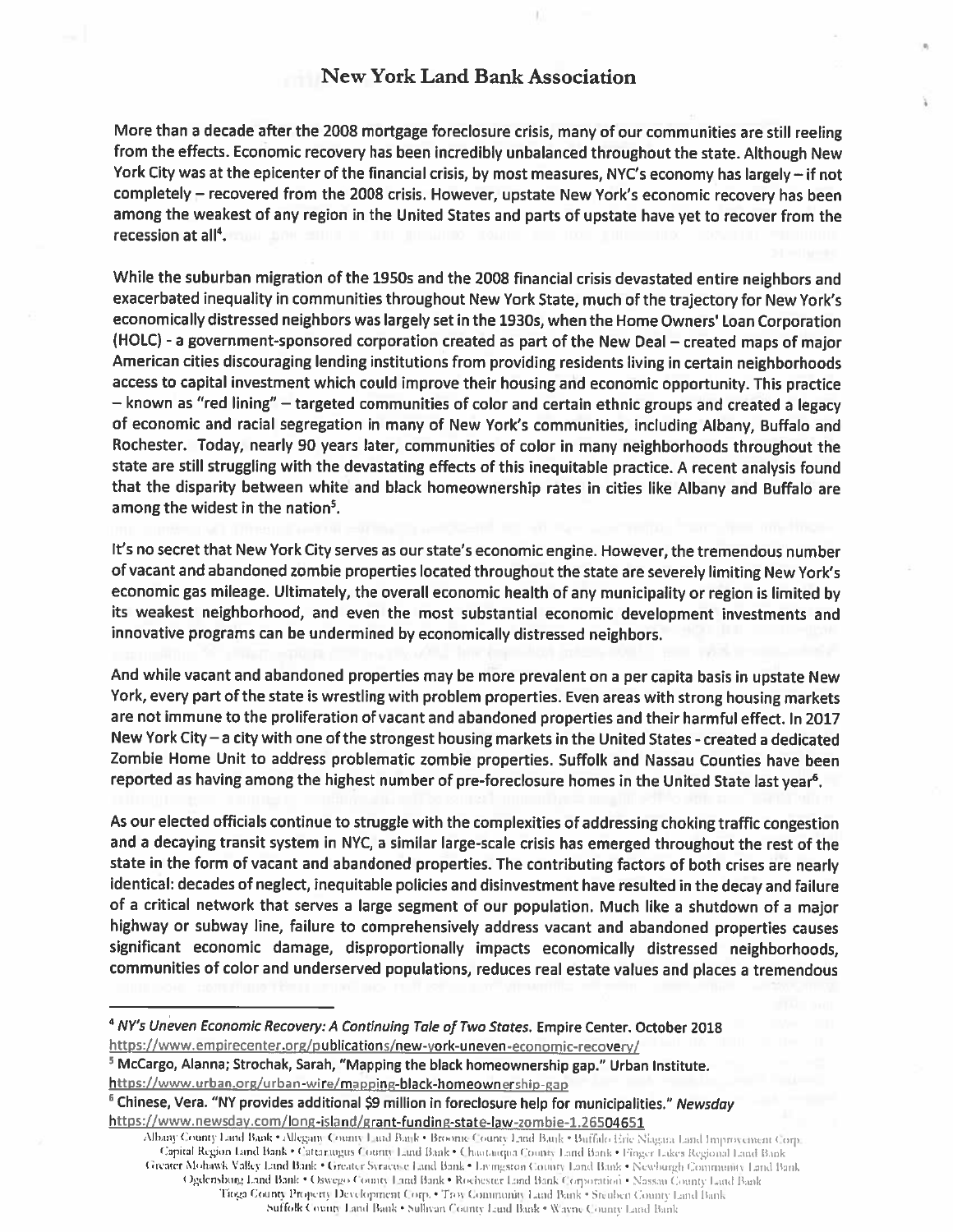strain on local resources. And just as all New Yorkers deserve safe and affordable transportation, all New Yorkers deserve safe and affordable neighborhoods to call home.

Fortunately, the infrastructure to revitalize neighborhoods and address economic disparities throughout New York State through the reclamation of vacant and abandoned properties is already in <sup>p</sup>lace. In July 2011 New York State passed historic legislation authorizing the creation of land banks, enabling cities and counties throughout the state to take the fight against blight into their own hands. Land banks are nonfor-profit corporations equipped with the statutory power needed to reclaim vacant or abandoned properties. The first of New York's land banks was created in 2012 and today, less than seven years later, there are 25 land banks from Buffalo to Long Island.

In short time New York State has developed one of the most active and sophisticated networks of land banks in the United States. New York's land banks have achieved nationally recognized progress, which has exceeded even the most ambitious expectations, including:

- Over 2,800 problem properties acquired
- More than \$100 million of private investment generated
- Over \$40 million in assessed value returned to tax rolls
- 600+ blighted structures demolished
- 500÷ buildings renovated or stabilized
- More than 1,200 properties sold to responsible buyers

Communities throughout the United States and New York are increasingly recognizing the value of land banks as <sup>a</sup> progressive and proven way to responsibly reclaim vacant properties. In December 2018, New York State adopted legislation increasing the number of land banks authorized in New York State from 25 to 35'. The New York Land Bank Association commends our elected representatives for increasing the statewide cap and has received interest from communities exploring forming land banks from all over the state.

However, despite the considerable progress of New York's land banks, and the potential that exists with the addition of up to ten more locally formed land banks, zombie and tax-foreclosed vacant properties continue to harm New York's struggling neighborhoods, undermine economic development efforts and drain the resources of local governments.

To date, New York's land banks have been funded primarily through the New York State Attorney General's Community Revitalization initiative using funding obtained from settlement agreements with large financial institutions for misconduct that led to the 2008 financial crisis. While this money has been incredibly meaningful to land banks and the communities they serve, there is currently no additional funding identified for land banks.

A lack of sustained funding limits the number of problem properties land banks can address, incentivizes short-term planning and projects over longer-term (and more impactful) strategic planning (including "land banking"), undermining the full potential of land banks intended under state law. Without sufficient financial suppor<sup>t</sup> to address the scale of the problem, the number of blighted problem properties that New York's land banks can reclaim remains limited, leaving local governments to shoulder much of the

Albany County Land Bank . Allegany County Land Bank . Broome County Land Bank . Buffalo Eric Nugara Land Improvement Corp. Capital Region Land Bank • Cattarangus County Land Bank • Chautauqua County Land Bank • Finger Lakes Regional Land Bank Greater Mohawk Valley Land Bank • Greater Syracuse Land Bank • Liymgston County Land Bank • Newburgh Community Land Bank C gdensburg Land Bank • C swego County Land Bank • Rochester Land Bank Corporation • Nassau County Land Bank Tioga County Property Development Corp. • Troy Community Land Bank • Steuben County Land Bank Suffolk County Land Bank • Sullivan County Land Bank • Wayne County Land Bank

<sup>2018</sup> Senate Bill <sup>58717</sup> and <sup>2018</sup> Assembly Bill A11233